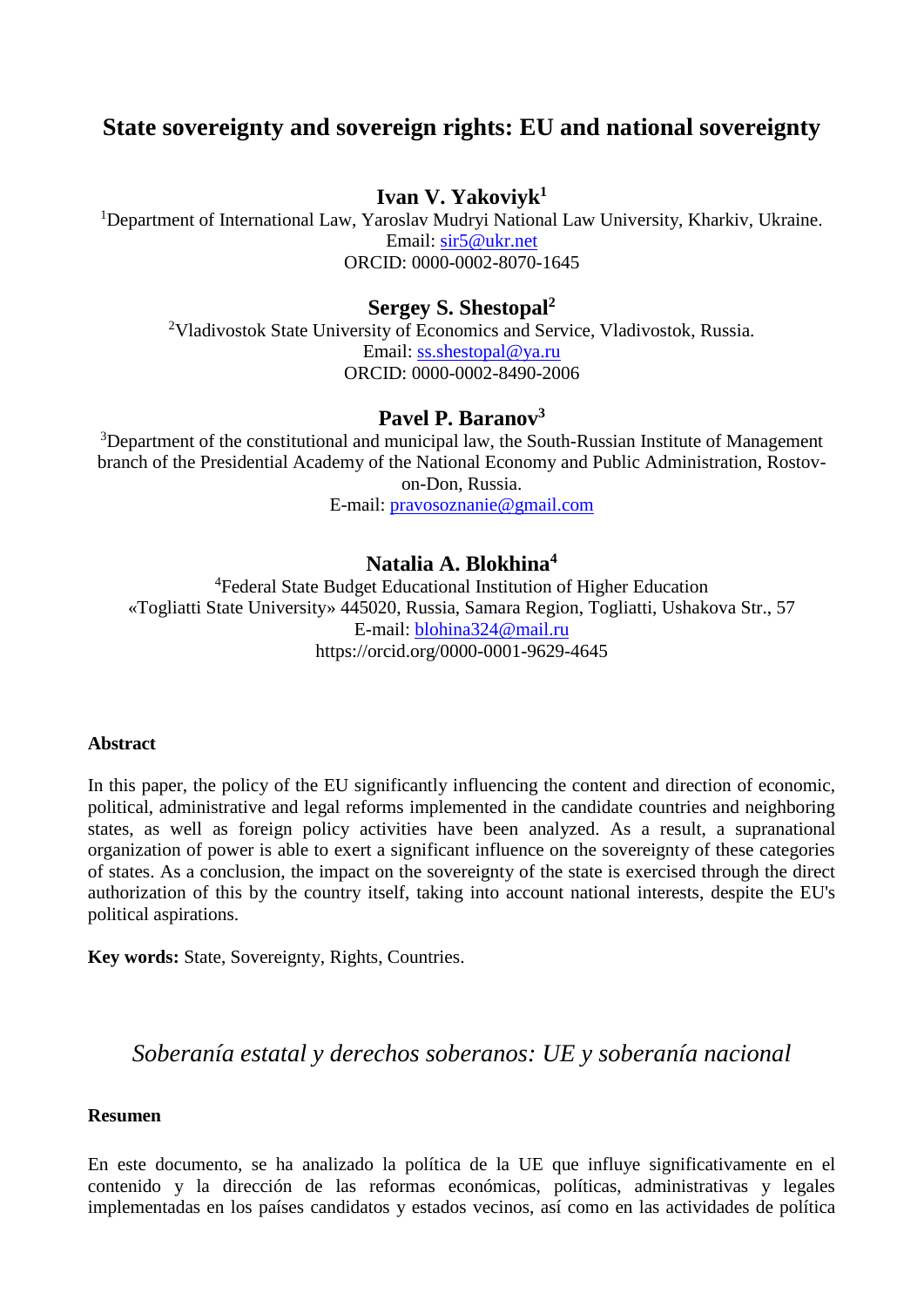exterior. Como resultado, una organización supranacional de poder puede ejercer una influencia significativa en la soberanía de estas categorías de estados. Como conclusión, el impacto en la soberanía del estado se ejerce a través de la autorización directa del propio país, teniendo en cuenta los intereses nacionales, a pesar de las aspiraciones políticas de la UE.

**Palabras clave:** Estado, soberanía, derechos, países.

### **1. Introduction**

A characteristic feature of the development and deepening of European integration at the present stage is the desire of the European Union to extend its legal and economic policies to relations with those non-member states (the so-called third countries), but they have a certain geopolitical interest for it. Such a phenomenon in the doctrine was called the penetration effect, without which European integration would not be able to further develop. In addition, researchers note that the relatively new phenomenon typical of the EU is the adoption by its institutions of acts addressed to legal entities of third countries (so-called extra-territorial action). This practice is also characteristic of a number of countries, in particular, the United States and Germany, and this raises a lot of controversy from the point of view of the concept of state sovereignty, since it seeks to impose on other actors a mode of cooperation which in certain circumstances may deprive them of their means effective protection of their interests. A means of spreading the EU's influence on the rule of law of third states was precisely the EU's right to become an instrument for effectively protecting the interests of the European integration association and its member states in its relations with other actors. As the analysis of the practice of legal regulation of EU co-operation with third countries shows, this is ensured first of all through the autonomy of law and the spread of its norms beyond the EU, accompanied by the process of adaptation of the national legislation of third countries to the standards of the legal system of the European Union. Thus, third countries are gradually being involved in the processes of legal integration within the framework of European integration organizations, which cannot avoid to affect their sovereignty (Basarab, 2004).

The conviction that the condition and the obligatory consequence of formal accession to the EU results in the rejection of the part of sovereignty is one of the most steady-state myths and cliché in the political and quasi-scientific discussion of integration, which is used by national governments to prove to their voters that they are not involved in unpopular measures, and the EU's external partners - to avoid discussing specific issues of mutual relations. Therefore, in order to investigate the falsity of such a conclusion, it is necessary to examine the extent to which the European Union influences the possibility of limiting the sovereign rights of non-member states.

#### **2. Third countries cooperation in influence of EU, classification of agreements**

Among the third countries with which the EU has contractual relations, the candidate countries and the neighboring states occupy a special place, since they are the ones who most closely co-operate with the Union. The legal status of a candidate for accession to the EU comes after the official application and acceptance of a positive decision by the EU Council on the opening of a negotiation process with such a state. The concept of a neighboring country meets in Art. 8 of EUC, according to which the Union develops special relations with neighboring countries for the creation, on the basis of the Union's values, of an area of prosperity and good-neighborliness, which has close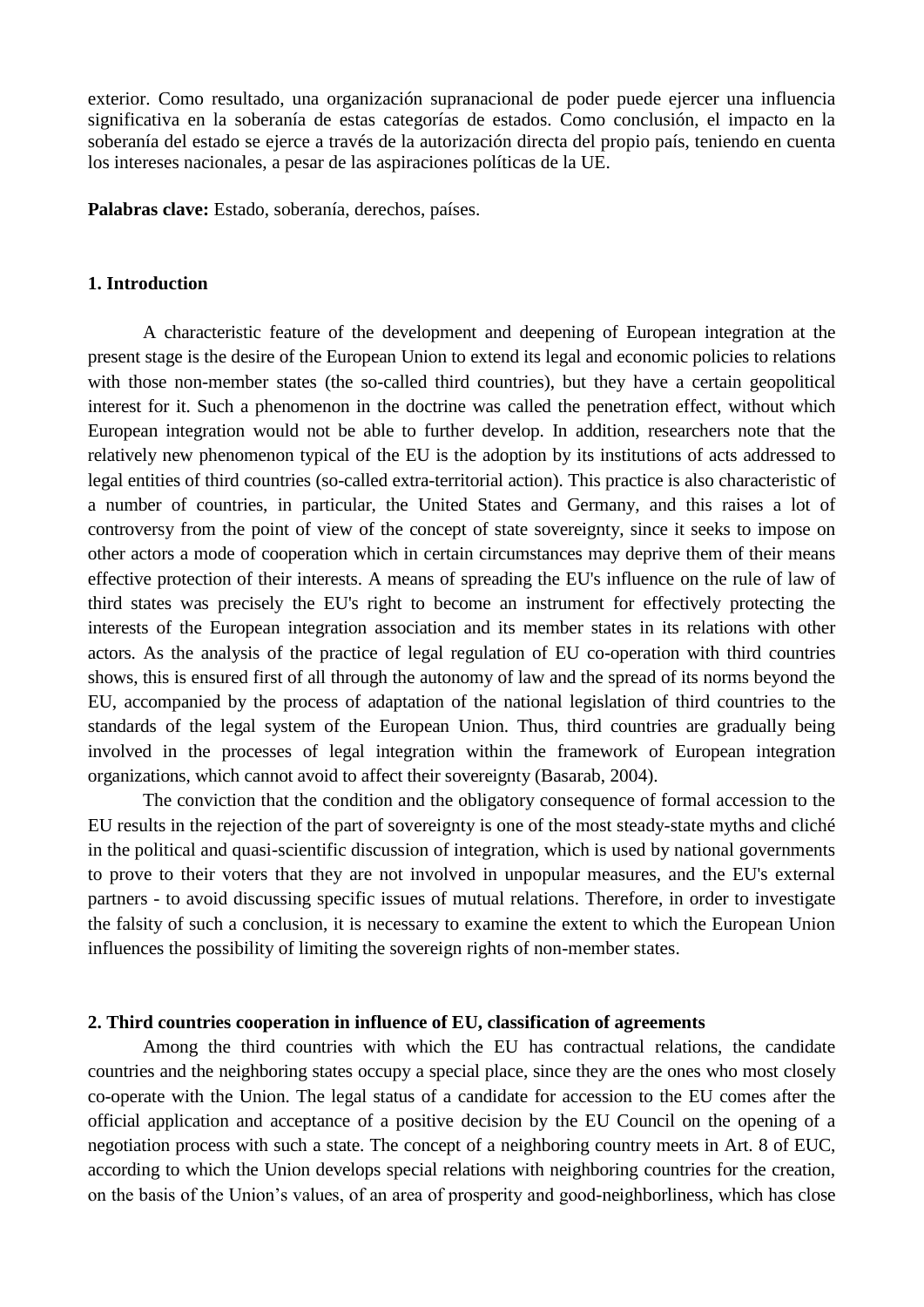and peaceful relations on the basis of cooperation. To this end, the Union may conclude separate agreements with the countries concerned. These agreements may include reciprocal rights and obligations, as well as the possibility of joint action.

Therefore, the legal basis for the EU's influence on the sovereignty of candidate countries and neighboring countries is international treaties. Moreover, when concluding international agreements with third countries, the practice of including in these agreements' provisions similar to those contained in founding treaties or acts of the EU institutions addressed to the member states is widely used. This creates the legal basis for the assimilation of the provisions of EU law in the internal legal order of third countries established in international treaties.

Muravyov (2003), in the work devoted to the legal principles of regulation of economic relations of the EU with third countries, developed the classification of EU international agreements, according to which, depending on the fields of cooperation envisaged by their provisions, these agreements are divided into: agreements on economic cooperation, trade agreements, trade and cooperation agreements, partnership and cooperation agreements, Association Agreements. In this case, the degree of influence of the provisions of treaties on the sovereignty of third countries varies depending on the level of cooperation between the parties, as determined by the said agreements. In this study, we are focused at two last categories of agreements that are concluded with candidate countries and neighboring countries. This does not exclude the conclusion of separate sectoral agreements in the social sphere, the sphere of security, justice, etc.

#### **3. EU Agreements of Association**

Association agreements are concluded, if the State is recognized as capable of negotiating accession to the EU. The term association in international law is used to name associations of states, including with international organizations of a coordinating nature whose bodies do not have supranational powers. The Constituent Treaties of the EU do not provide for the concept of associate membership, but they include the provisions on association with overseas countries and territories and provide for the possibility of concluding special association agreements with third countries and international organizations providing for mutual rights and obligations, joint actions and procedures. In this case, an associate partnership is being implemented through specially created bodies and involves the implementation of cooperation between the parties in various fields. Today they are concluded by the EU with all candidate countries and some of the applicant states. In particular, an Agreement on Stabilization and Association with Albania was signed in 2009 and the ratification process for similar agreements with Bosnia and Herzegovina and Serbia continues. In 2014 EU signed the association agreement with Ukraine (Kopcha, 2011).

The most close cooperation within the association is provided for in the Agreement on the Establishment of the European Economic Area of 02.05.1992 (hereinafter referred to as the EEA), which actually reproduces the main provisions of the EU Treaty and acts of the institutes of the Union, providing for the most complete recognition of their EU law in the relevant fields. The emphasis here is on the inclusion in the national law of the EEA member states of the whole blocs of EU law as a way of reproducing the provisions of the Treaty establishing the EU in the Agreement on the creation of the EEA, as well as by referring to the EU regulations and directives, which are incorporated in the annexes to the Agreement and acts of association bodies, and their provisions become part of the national legal order of the associated states.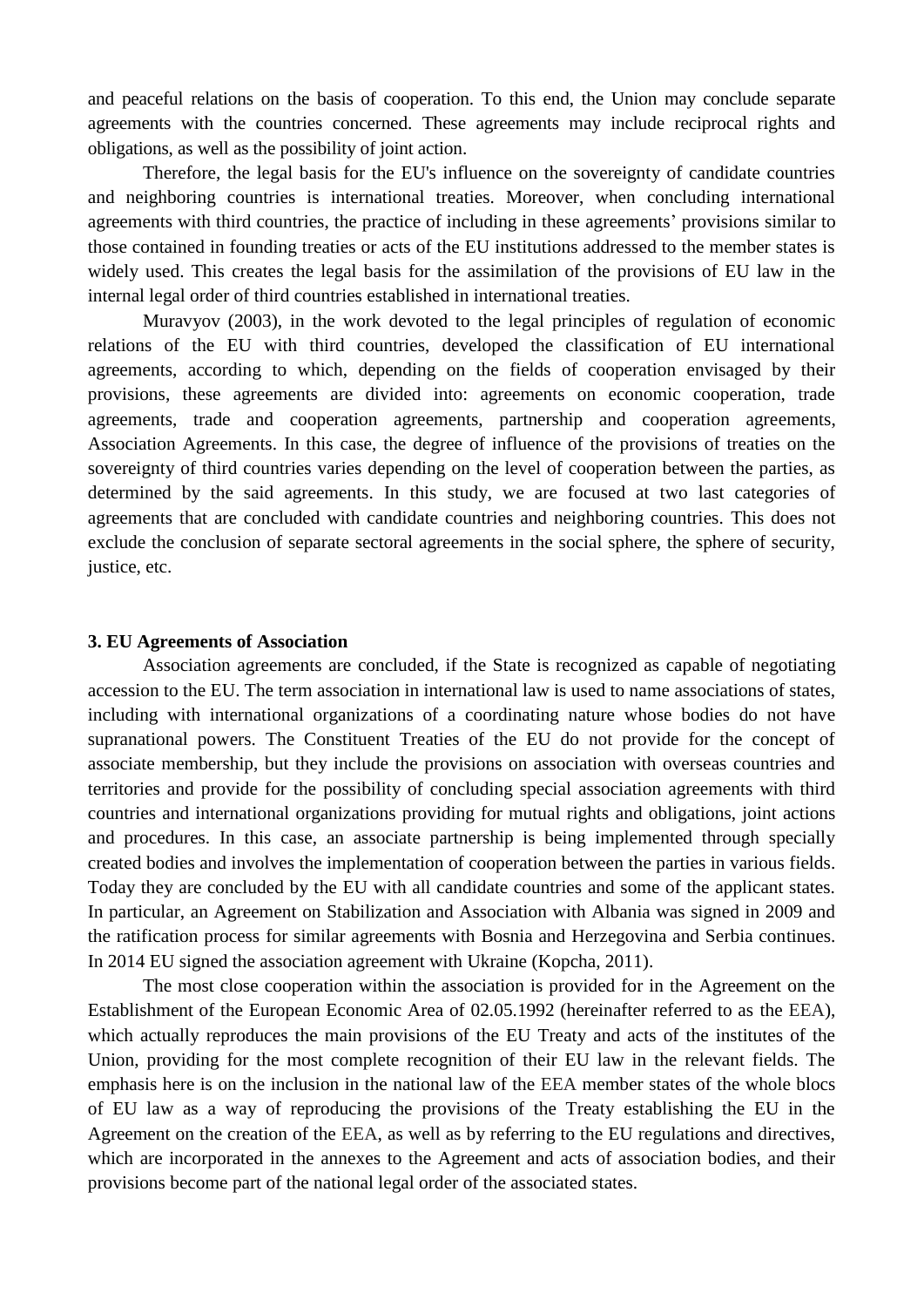One of the ways of harmonization is the introduction by EU institutions' directives into the national legislation of the associated countries the reference to these acts or their inclusion in the annexes to the EEA Agreement or the resolution of such an association body, such as the Joint Committee. By implementing the provisions of such EU directives in the national legal order of the associated countries, the harmonization of their national law with the EU law is carried out. It should be noted in this connection that the same way of harmonizing national legislation, however, already in the member states, is already applied in the European Union.

Typically, the provisions of the agreements relating to the adaptation of the national legislation of the associated countries to the EU law have the character of both firm and soft obligations of the parties depending on the areas in which the harmonization is carried out. However, the definition of spheres themselves tends to take into account the special nature of relations with a particular country, although certain areas, in particular, the protection of intellectual property rights, competition law, etc., are enshrined in all, without exception, association agreements.

In the process of adaptation, all associate states deal with the same acts of the European Union. In practice, there is a selective approach where, for the various associated countries or groups of such countries, depending on the objectives and areas of cooperation defined by the agreement with the whole range of acts of the EU, those whose implementation must ensure the fulfillment by the parties of their obligations is specifically selected. For example, for the associated countries of Central and Eastern Europe in order to determine specific commitments on EU accession, the EU Commission adopted in May 1995 a White Paper Preparing Associate Countries of Central and Eastern Europe for Integration into the Internal Market of the European Union. Particular attention in this document is given to the adaptation of the national legislation of the associated countries to the European Union law, which is considered as a substitute for the extension of the right of this association to these countries. The White Paper is a guide for use by present and future affiliated countries. Its provisions are not binding, but they fulfill the role of a guide on the way to joining the EU. Regarding the practice of implementing the EU acts of the associated countries of Central and Eastern Europe included in the White Paper, it mainly comes down to the adoption of the provisions of the regulations of the EU institutions.

Adaptation of the legislation of associated countries to the EU law is more restrictive than that which is implemented within the EEA, as it concerns a much smaller number of acts of European integration organizations, covers only those clearly defined by the European cooperation agreements. Another difference is that the adaptation of the legislation of the Member States of the European agreements with EU law is carried out on two levels - at the international level and in the level of the European communities. The ways of harmonization are reduced mainly to the accession of associated countries to multilateral international conventions on the protection of intellectual property rights and to the adoption of regulations which provisions must comply with the applicable European Union law in the field of the European treaties (Berezovska, 2005).

Based on the analysis of the experience of cooperation of the associated countries with the EU, Muravyov (2003) highlights the following main ways of convergence of the national law of these countries with the EU law. First, it is the adoption of national legal acts that take into account, to varying degrees, the provisions of EU law. The second way involves the accession of a non-EU country to international agreements binding on the EU and its member states. The third way is the incorporation into national law of EU legal acts. Another way is the mutual recognition by the parties of the standards in force in each of them. Finally, as a means of harmonization, parallel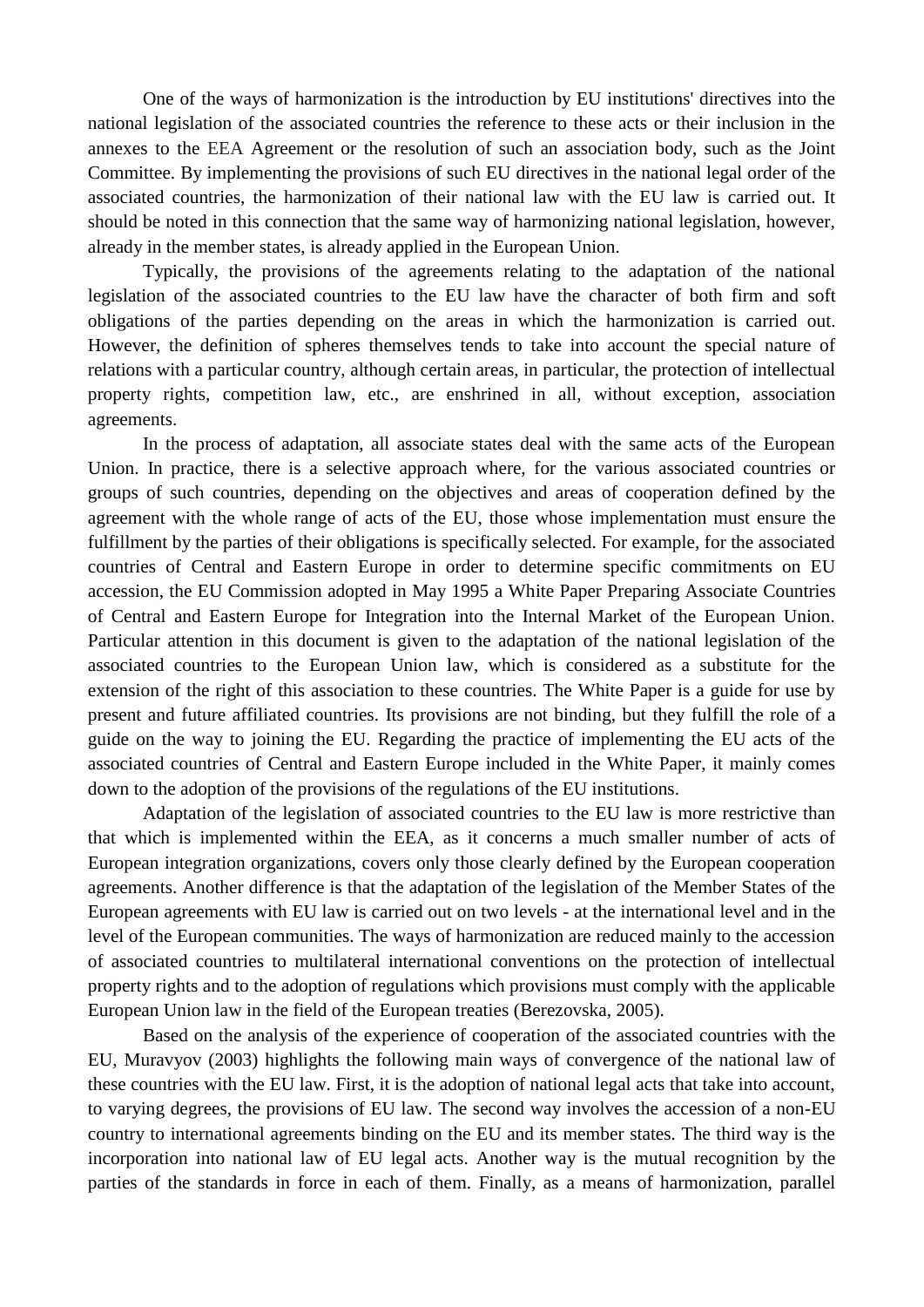adoption by associated countries of normative acts that are identical or similar in content with the acts of the European Union can be used.

## **4. EU partnership and cooperation agreements**

Partnership and cooperation agreements define similar ways of convergence of the national law of the respective third countries with the EU law. It is about concluding or joining international agreements, the adoption of national laws, provisions of which comply with the rules of the law of the Union, as well as the mutual recognition of the party's rules of the other party in a particular industry. However, such a process is predominantly one-sided, since its implementation involves bringing the legal norms adopted by third countries in line with EU law (Hobbies, 2009).

Today, the EU has concluded a partnership and cooperation agreements with most of the other countries that were part of the former USSR, including both neighboring states and EU partner countries. In particular, in addition to Ukraine, this applies to the Russian Federation (1997 Agreement), Armenia (1999 Agreement), Azerbaijan (1999 Agreement), Georgia (1999 Agreement), Kazakhstan (1999 Agreement), Kyrgyzstan (1999 Agreement), Uzbekistan (1999 Agreement), Tajikistan (Agreement 2010). At the same time, the agreement with the Russian Federation provides for the creation of a free trade zone, which is typical of association agreements.

EU Partnership and Cooperation Agreements and Associations may include provisions on the adaptation of the relevant legislation of non-member countries under EU law, and the main means of adaptation are the accession to the agreements to which the EU member states are party, the adoption of normative acts that comply with the rules of European integration right organizations, mutual recognition of the relevant standards in the participating countries. At the same time, it should be noted that the partnership and cooperation agreement also requires the creation of legal instruments covering different areas and not limited to customs procedures and trade in goods. The scope of their activities deeply penetrates the internal policies and legislation of the parties. For countries, this is a serious challenge, since the full implementation of such agreements will require far-reaching efforts to adapt domestic legislation in different directions: both in the political and economic spheres and in improving administrative and judicial procedures. Considerable measures must be taken in the direction of reforming and restructuring the economy in order to establish the necessary confidence among market participants, as well as institutions supervising their activities (Bytyak et al., 2017).

To a large extent, Association Agreements are similar to the Partnership and Cooperation Agreements (this includes provisions on political dialogue, the establishment of enterprises, movement of labor and capital, and cooperation in the economic, financial and cultural spheres). At the same time, the differences between association agreements and partnership and cooperation agreements are primarily due to trade issues, since the former are preferential agreements aimed at creating free trade areas for goods and services and cover virtually all trade issues between the parties.

Moreover, if the partnership and cooperation agreements are concluded with the states that choose the usual format of interstate cooperation, the association agreements (stabilization and association agreements) are concluded with the aim of preparing for the state to become a member of the Union and provide for a greater degree of self-restraint of sovereign rights in favor of the supranational association. In particular, the authorities of cooperation between the states and the EU on the basis of partnership and cooperation agreements only accept the recommendations, which are covered by the notion of soft law, which by their nature are political agreements. At the same time,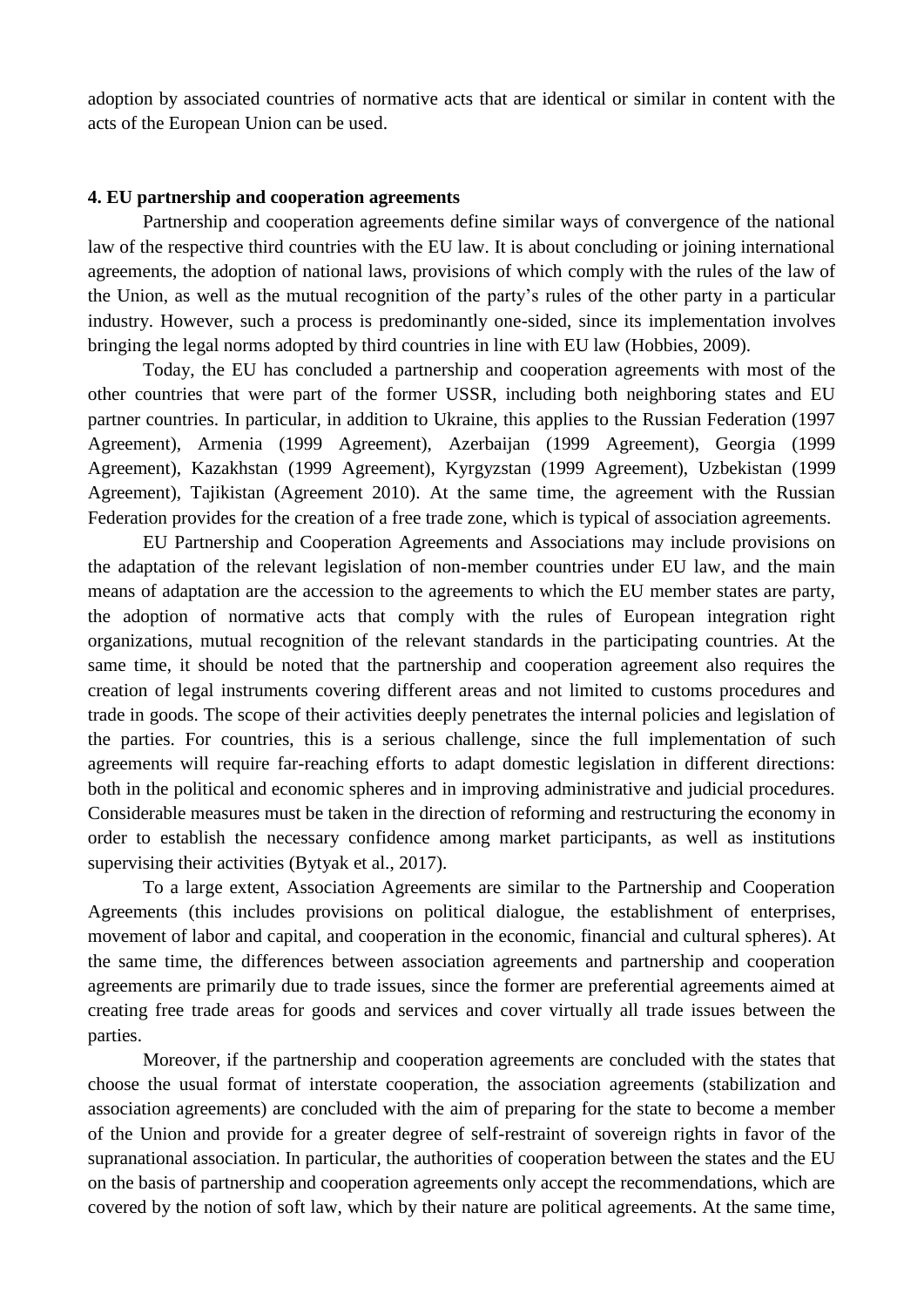the state has four alternatives for the behavior: a) to fully implement the recommendation provided by the EU on the format of cooperation at the national level and to take appropriate measures; b) implement the partial implementation of the recommendation standard; c) keep the status quo; d) to improve the mechanism of implementation of the current legislation. In this case, in case of nonconsideration or incomplete consideration of the provisions of the recommendations submitted by the EU, the state will not be brought to legal liability in contrast to the EU member states, which are obliged to implement the aquis communautaire in their own law-and-order. The specified circumstance can only create obstacles in the further process of its integration into the EU.

At the same time, Association Agreements stipulate that joint bodies may be empowered to make binding decisions. For institutional mechanisms created under association agreements, a structure based on the model of EU institutions, but with limited functions, is commonly used. Typical is the establishment of the three main institutions: the Association Council, the Association Committee and the Inter-Parliamentary Committee of the Association. The peculiarity of the councils of associations is to empower them to make legally binding decisions for states. This competence is not owned by any of the bodies created under other EU treaties with third countries. At the same time, the decision of the associations of councils forms an integral part of the EU law and can be interpreted by the EU Court.

In addition, unlike the partnership and cooperation agreements, the indispensable economic foundation of an association with the EU is the creation of a free trade zone or a customs union between the EU and an associate country, the legal regime of which affects the state's exercise of its sovereign powers in the economic sphere. Thus, the free trade area provides for the abolition of customs rates, taxes, fees and quantitative restrictions in the mutual trade of industrial goods between its participants. At the same time, the states retain the right to independently carry out trade policies with third countries. The free trade regime does not require revision of existing free trade agreements with other countries. Therefore, the country can, at its own discretion, simultaneously introduce several free trade areas with different groups of countries, including the EU, (the largest free trade area between the EU and the three European Free Trade Association countries (Iceland (the only candidate state), Liechtenstein and Norway) is known as the Single Economic Space), but not to violate the commitments made under the agreements on the establishment of the specified trade regime. Instead, the customs union is a higher level of integration and provides for the introduction of certain restrictions on the right of the state to exercise sovereign rights in foreign trade. In accordance with the rules of this regime, not only the abolition of customs duties and other trade fees between its participants, but also the unification of rules of foreign trade with third countries and the introduction of a single customs tariff for all its members. Therefore, membership of the state in the customs union with the EU excludes the simultaneous possibility of its stay in other customs unions. Thus, the customs union restricts the parties to the right to independently conduct trade policy with third countries and requires concerted action with other members of the association. In particular, the EU customs union includes, in addition to its member-states, Turkey (one among the candidate countries), Andorra, Monaco and San Marino.

Consequently, if the legal basis for EU influence on the sovereignty of third countries is international agreements (first of all, the partnership and cooperation agreements and association agreements), then the basis of the legal rules that ensure the EU's influence on the sovereignty of candidate and neighboring countries is the acquis communautaire (joint work, the property of the Communities) - a set of legal and normative references, political declarations, legislative initiatives that have a regulatory impact on the EU's law and order. The value of the acquis communautaire concept lies in the fact that it guarantees the homogeneity, integrity and stability of the legal system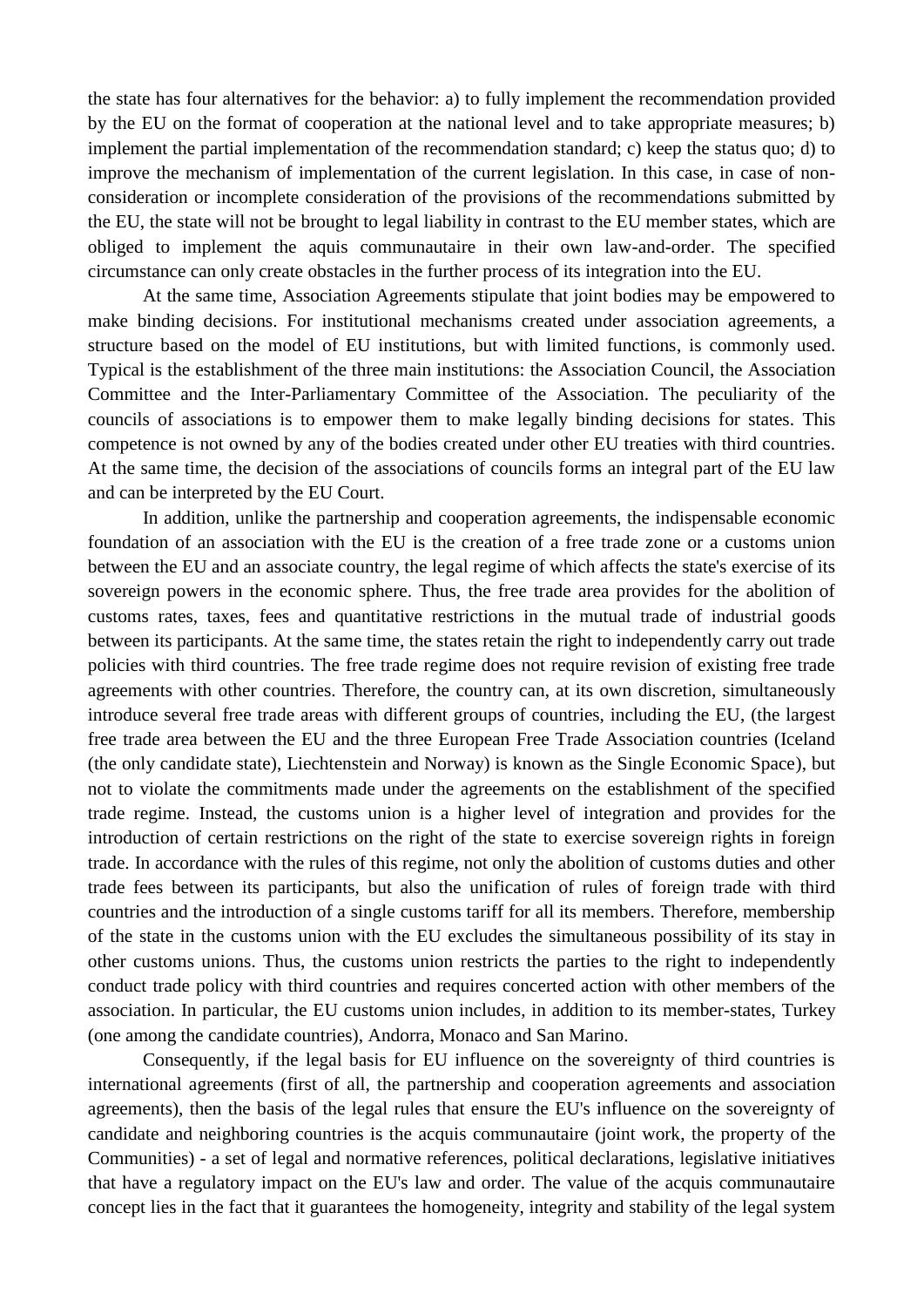of the European Union, since it is based on the idea of the impossibility of changing its constituent parts in the process of cooperation. Therefore, in its relations with third countries, including candidate countries and neighboring states, the EU is trying to maximize the protection of community efforts. In connection with the above, one should agree with V.I. Muravev that the concept of joint development, as an important factor in European integration, has both internal and external aspects. It has the role of not only the legal basis for European economic integration, but also the creation of a legal framework governing EU relations with other actors of international law, especially with so-called third countries, including Ukraine. Although the political component is also gradually becoming an important component of the EU's relations with third countries, their relations in the economic sphere continue to form the basis.

### **5. Third countries and acquis communautaire.**

The peculiarity of relations with third countries is their perception of the rights of the European Union, which promotes the involvement of the latter in the processes of European integration. This is done on the basis of the establishment of contractual relations with the European Union, which create the appropriate legal forms of integration with it. Attracting countries to European integration processes becomes possible only by adhering to the acquis communautaire, which requires the correction of some of their sovereign rights. Consequently, the rights and obligations covered by this notion are binding on all Member States and must also be fully adhered to in the applicant countries for accession to the EU on terms defined in the negotiation process. In particular, Art. 49 The CEU stipulates that any European state that respects the values defined in art. 2 of this Treaty (human dignity, freedom, democracy, equality, the rule of law, human rights, in particular persons belonging to minorities) and committed to their dissemination, may apply for membership of the Union. Consequently, the states that decide to elect a European integrational vector in their foreign policy must adhere to these fundamental values, which are concentrated on expressing the common constitutional and legal heritage of the countries of Western Europe and are the basis of the functioning of the EU, since they are considered a prerequisite for membership in the Union and cannot be revised (Kostyuchenko, 2010).

However, with respect to the accession countries, other conditions have been introduced, due to the significant difference between the states in the political, economic, social and cultural spheres and the desire to create a homogeneous environment within the Union. Therefore, during the latest enlargements of the EU, additional criteria were established, the conformity of which can testify to the ability of the state to fulfill the obligations of the Member State of the Union. This is primarily about the so-called Copenhagen membership criteria adopted by the European Council in June 1993 for candidate countries from Central and Eastern Europe, whose political, legal and socioeconomic systems functioned for a long time under conditions fundamentally different from the EU system coordinate. In particular, such conditions recognize the stability of institutions guaranteeing democracy, rule of law, human rights and respect for and protection of minorities (political criterion); availability of a functioning market economy, as well as the ability to withstand competitive pressure and market forces within the EU (economic criterion); the ability to take on membership obligations, including a commitment to the objectives of the political, economic and monetary union (criterion of the capacity to adopt the acquis communautaire). As an exception, there are transitional periods during which the new Member State is exempted from the obligation to comply with the specific requirements of the acquis communautaire. However, as the EU Court has pointed out, the purpose of such exceptions can only be to facilitate the adaptation of the new Member State to the requirements of the current EU law (Zemaneck, 1998).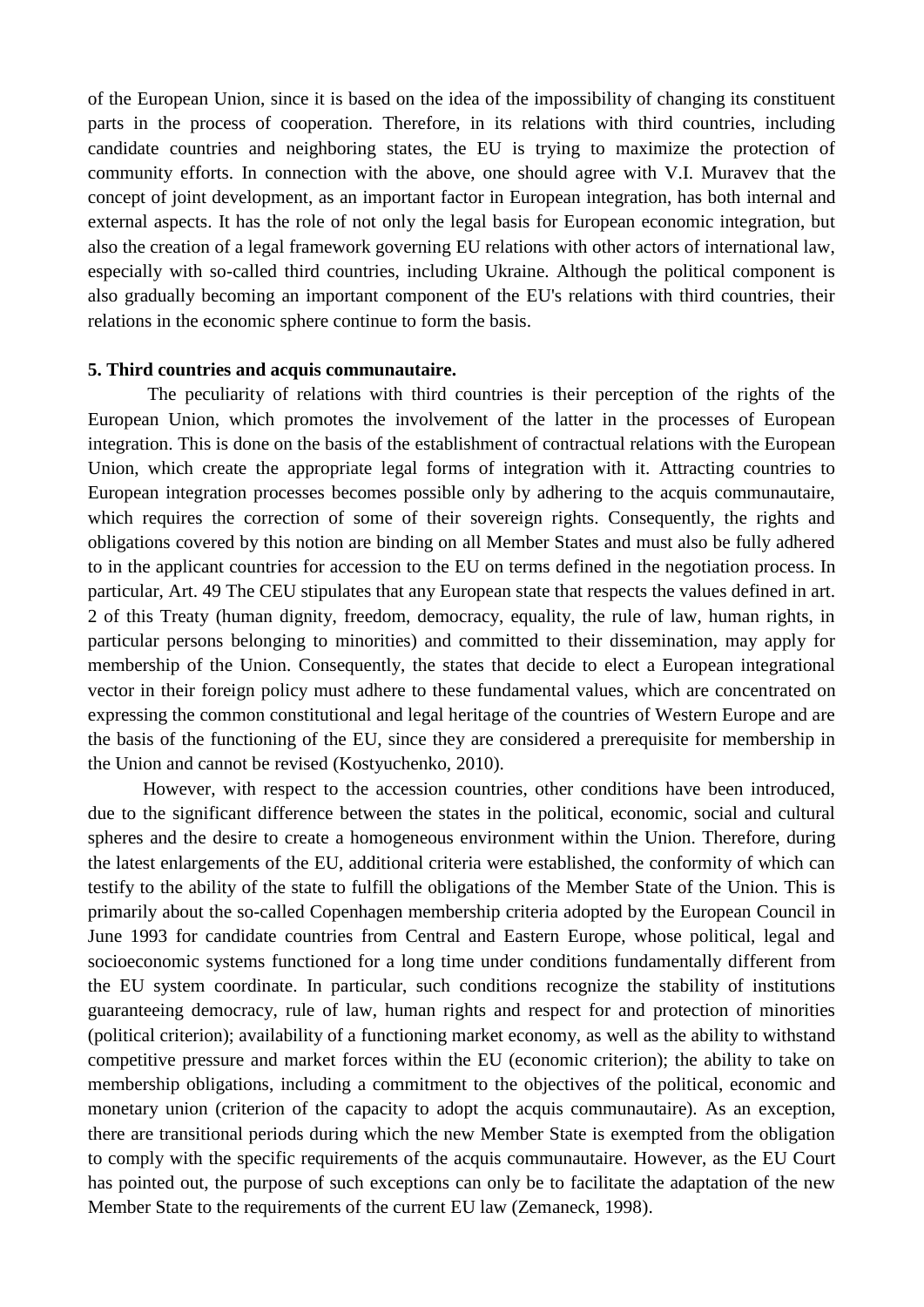The Madrid European Council of December 1995 also pointed to the need to create conditions for the gradual, harmonious integration of candidate countries, in particular through the development of a market economy, the correction of their administrative structures, and the creation of a stable economic and monetary environment. The same year, the community was enriched with the Schengen acquis, which was based on the Convention implementing the Agreement on the gradual abolition of checks at common borders of 14.06.1985 (Prechal, 1995).

Thus, the countries applying for EU membership should make changes to national legislation, including those concerning important spheres of sovereign powers (state migration, economic, non-pectoral policies, etc.). This also applies, to a certain extent, to neighboring states, which have the objective of working closely with the Union. In any case, each of the above groups of countries should implement a certain part of the acquis communautaire in their domestic law. At the same time, the specific content of the community product for countries that wish to conclude international co-operation agreements with the EU, is already determined during negotiations on the conclusion of such agreements. At the same time, the states themselves, having regard to the principledness of some of their national interests, may make certain safeguard clauses concerning the inability to accept some of the provisions of the community. That is, the specific content of the acquis communautaire may vary depending on the EU's approach to determining the level and purpose of cooperation between the parties.

#### **6. Reforms and transformation in law and economy**

According to the historical experience of the development of the Communities and the Union, the scope of the community product has been steadily increasing and extending to new areas in connection with the expansion and evolution of EU competence (еhis is due to the lack of clearly defined boundaries of the acquis communautaire). Therefore, new candidates are faced with more difficult political, economic and legal terms of entry, and their state sovereignty is a subject to a test.

While choosing a course on European integration, the fundamental problem of choice is always in front the state - between the willingness to transfer well-defined sovereign functions to supranational institutions and the opportunity to participate in the development of a common economic, social, foreign policy and policy of cooperation with the EU at the level of ordinary intergovernmental cooperation, involving only individual directions of activity of the Union. In any case, the impact on the sovereignty of the state is exercised through the direct authorization of this on its part, taking into account national interests, despite the EU's political aspirations. It is important that the EU, in its relations with the European states, emphasizes the priority of the political dimension of the process of integration and the establishment of political dialogue between the parties.

So, the states that choose the course for European integration, carry out numerous political, economic and legal reforms at the national level in many spheres of sovereign powers in order to realize their strategic goal. The scale of the measures taken by the states to acquire EU membership is evidenced, in particular, by Serbia, which as an applicant country for accession to the EU must implement 2,483 paragraphs of a 400-page document on the negotiation process.

In the Slovak Republic, following the submission of the application for accession to the EU, large-scale transformations began, which concerned virtually all segments of the legal system [19]. So, in the light of the acquis communautaire, amendments of Art. 78 of the Constitution of the country, which concerned the legal status of deputies, and Section VII of Chapter VII, devoted to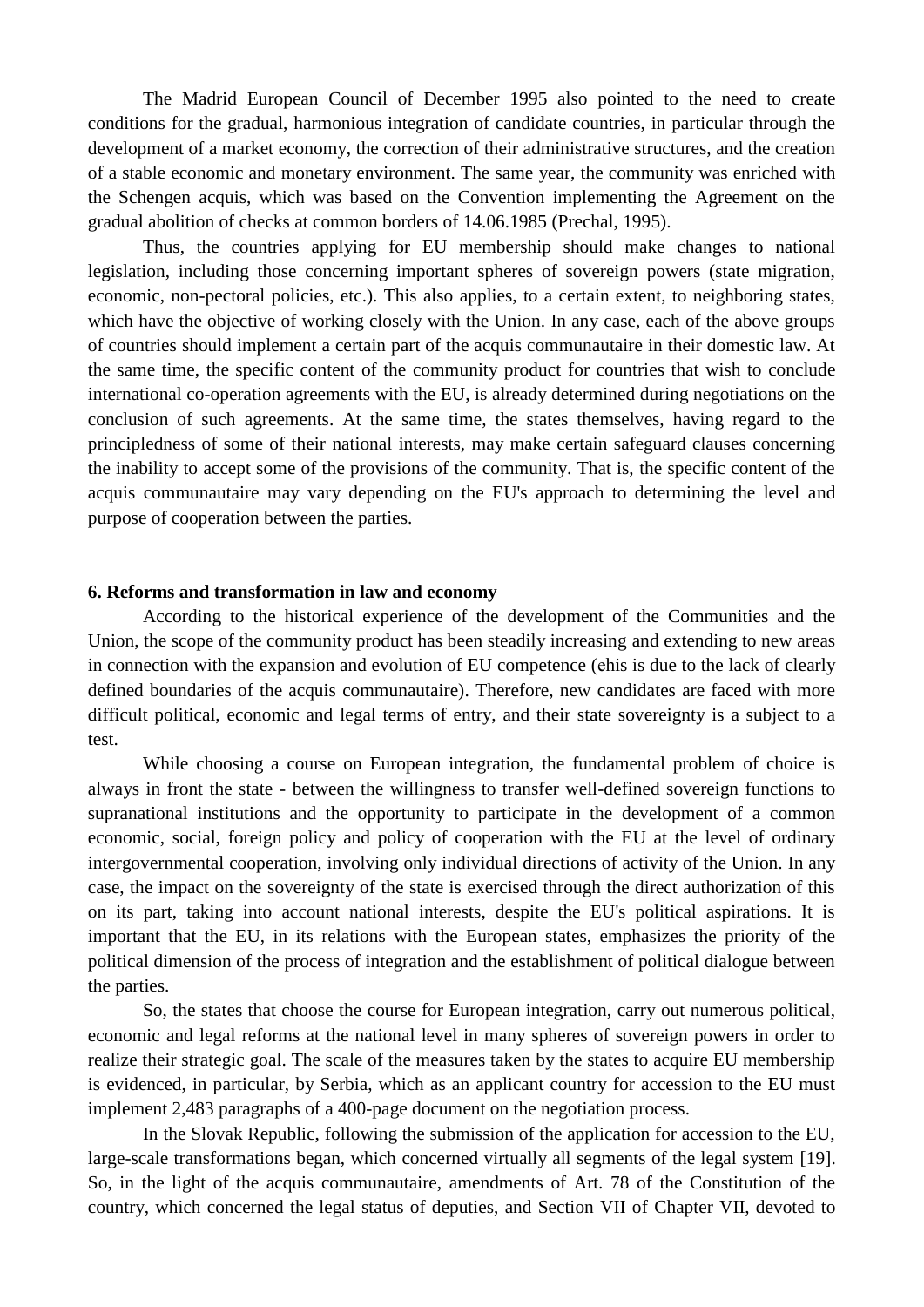the judicial system of the Republic; a number of normative acts were adopted concerning preparation for the participation of the republic in the EU institutions; the legislation on security and the counteraction of crime was improved; the basic laws in the field of state security have been updated; the institutional mechanism of counteraction to corruption in the supreme bodies of state power and organized crime was developed; judicial system reformed.

The success of the process of European integration of Poland in 2004 was due to the adoption of important national acts: the Program of Action for the Adaptation of the Economy and the Legal System to the requirements of the European Agreement of 1993, the National Integration Strategy of 1997 and the National Program for the Preparation of Poland for EU Membership in 1998. The definitive feature of these documents was a clear set of tasks, the establishment of responsible for their implementation and the definition of sources of funding. In this regard, the well-organized institutional mechanism and the specificity of the adopted documents have become the determining factors for the consistent promotion of Poland to the EU.

## **7. The potential threat of restricting sovereign rights with EU membership**

One of the most striking examples of the direct influence of the EU on the sovereignty of the candidate state is the European integration experience of Croatia, which in 2005 applied for membership of the Union, while the accession negotiations have been positively completed as of 30.06.2011. The country has successfully implemented a number of political and legal reforms, and made significant changes to its constitution of 1990. Being still in the status of an applicant country for accession to the EU, in 2009 the state added to the Constitution a separate section VIII on the European Union<sup>1</sup>. In particular, the Art. 145 provides that the exercise of rights deriving from the acquis communautaire of the EU should be carried out in the same way as those arising from national law. All legal acts and decisions of the EU institutions supported by the Republic should be applied in accordance with the acquis communautaire of the EU. The courts of the Republic are obliged to protect the rights of individuals based on the acquis communautaire of the EU. Bodies of executive power, local self-government and legal persons of public law are obliged to apply directly the rules of EU law. Such principled provisions on the country's commitment to the European Union demonstrate the country's great desire to integrate into this supranational union that practically does not exist in the constitutions of existing member states.

H. Grabbe notes that the process of Europeanization of countries located on the periphery of the EU has a powerful effect, mainly due to the use of the Union institutions of the principle of the conditionalism (determinism), by which it understands the set of means of transforming the ruling structures, the economy and civil society of the candidate countries in accordance with the standards Union, which are integrated into the process of acquiring EU membership. The main content of the model of conditionalism is to achieve such a ratio of costs and benefits, as a result of which internal changes are the answer of the candidate countries for the material and social benefits offered by the EU. These are financial and technical assistance, access to the EU market, institutional links and the proposal to begin accession negotiations. The potential threat of restricting sovereign rights in connection with EU membership does not in any way reduce the flow of those wishing to obtain the status of a Member State. This indicates a certain uniqueness of the European integration process, which is that States (even those who have relatively recently gained

1

<sup>&</sup>lt;sup>1</sup> In the constitutions of other candidate countries, such provisions have not been introduced.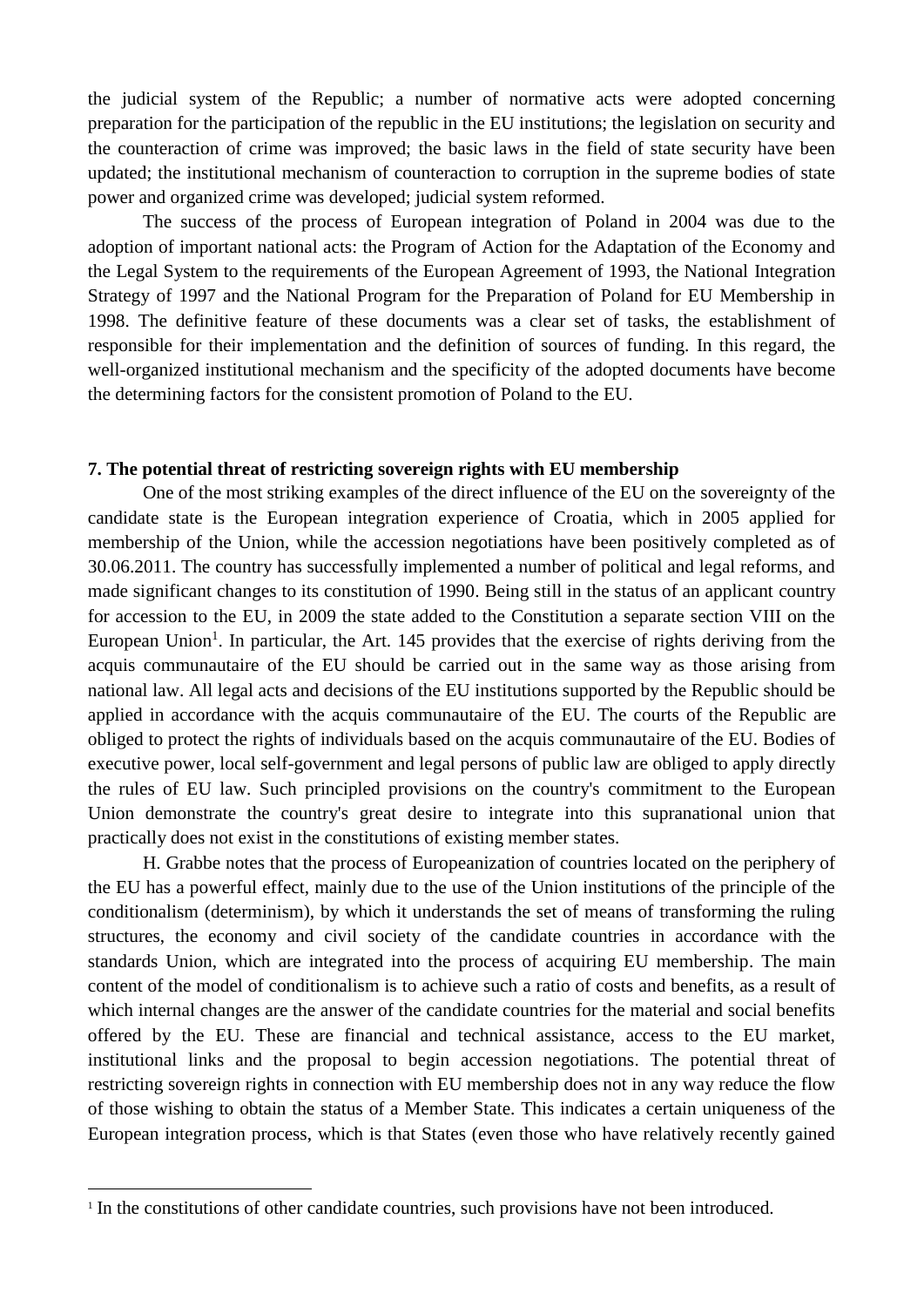real independence - Montenegro, Bosnia and Herzegovina and others) are voluntarily willing to restrict their right to exercise their sovereign rights in favor of joining the EU.

In this conjunction, R. Baldwin defines four categories of political preferences for the implementation of the European integration policy for the state: 1) international security (integration accelerates economic development and reduces disparities in the levels of wealth and income in different countries, which sometimes leads to international conflicts); 2) internal stability (through the establishment of Western European concepts, legal norms, democratic institutions and the prospect of more rapid welfare of different social groups); 3) support for democracy and reform; 4) geostrategic advantages (Skovikova and Yakovyuk, 2010).

The desire of countries to join this image can be explained (simplified) by Maslow's theory of motivation, according to which the basic human needs (motivating one or another of its activities) are the need to provide physiological needs (the lowest level of motivation), the need for security, social recognition, social participation and self-development (the highest level of motivation). These three pillars of the image of the EU (peculiar concepts - securing stability and security, access to the cornucopia and accession to the elite) have such an effect on the behavior of countries wishing to accede to the EU. These myths are so powerfully cultivated both within the EU and in accession candidate countries that often do not even suspect them of unreality, and they are often used in studies (or statements) as axioms.

The European Union is capable of influencing the sovereignty of neighboring countries that consider close cooperation with the EU a very important foreign policy direction, but for various reasons, they do not apply for membership or the Union is not ready for accession. In this regard, the European Neighborhood Policy (ENP) is being implemented within the EU - a special EU policy that defines a special legal regime for enhanced cooperation between the EU and its neighbors, enabling them to participate in various EU activities through closer political, economic, cultural cooperation and cooperation in the field of security. At the same time, the ENP is in no way linked to the membership procedure. It is intended to prevent the emergence of a new line of division between the enlarged European Union and its neighbors and enable the latter to participate in privileged relations that will be based on the mutual recognition of common (in fact, European) values, especially in the areas of rule of law, good governance, respect for human rights, including the rights of minorities, the promotion of good-neighborly relations, as well as the principles of a market economy and sustainable development. The depth of these relationships depends on how effectively these values are being implemented by neighboring countries. To this end, it is foreseen that the EU will annually assess the implementation of bilateral agreements with its neighboring states.

Romano Prodi once pointed out that the good neighborly policy implies that there will be a number of countries around Europe in the East and West with which the EU will eventually be able to have all the common - economy, trade, culture, etc. - with the exception of the state (supranational) institutions - the European the Parliament, the European Council, the Commission. This is due to the fact that Europe needs frontiers, and therefore there should be a clear idea of where Europeans want to achieve a united Europe.

#### **8. Evolution of EU treaties**

It should be noted that the European Union has diversified its approach to working with different groups of neighboring countries, which was the launch of the European-Mediterranean Partnership (EMP, Barcelona Process), the Stabilization and Association Process for the Balkans,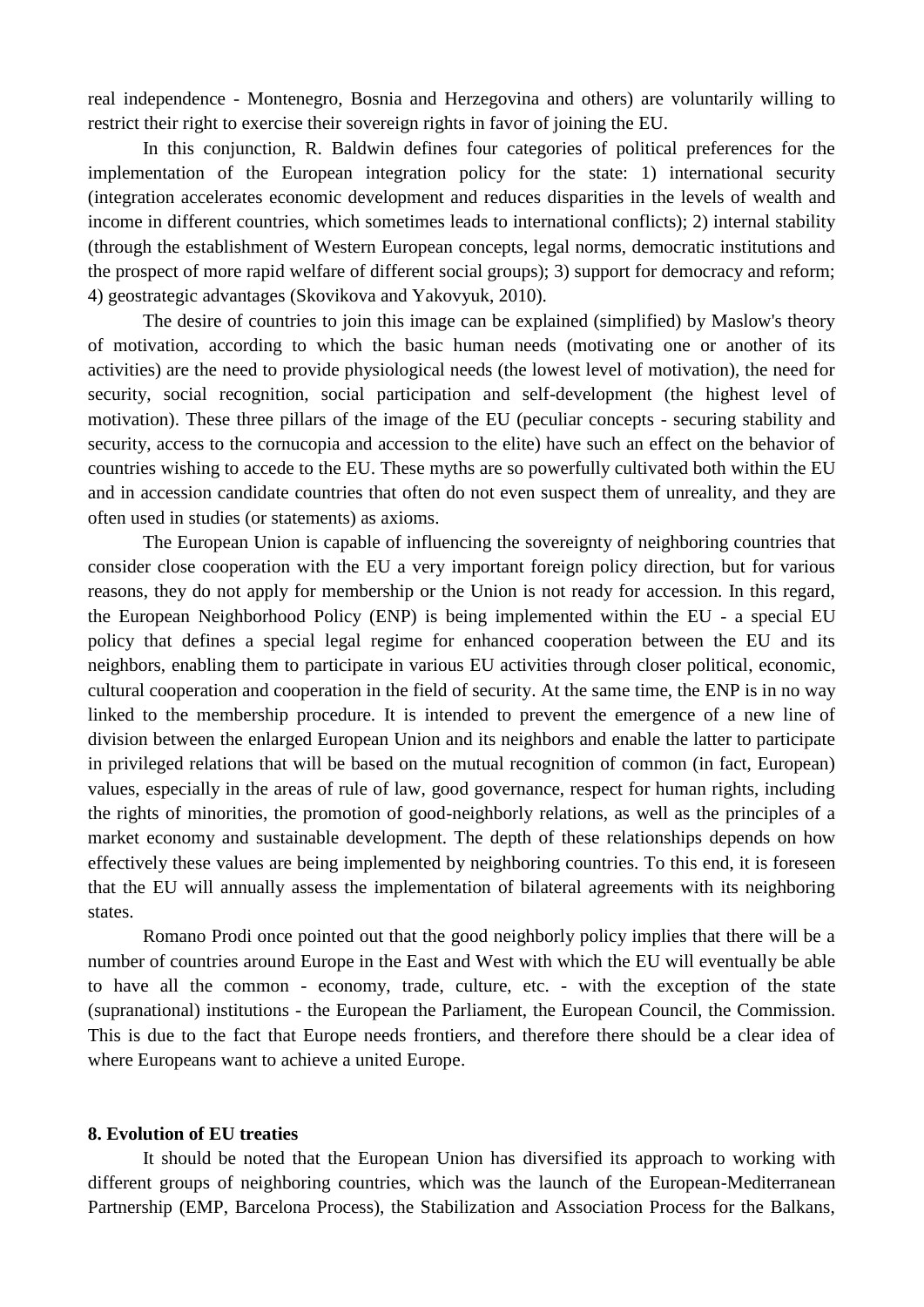the initiation of the Eastern Partnership, which envisages in-depth cooperation with the six eastern neighbors of the EU (Azerbaijan, Belarus, Armenia, Georgia, Moldova and Ukraine) in order to create the necessary conditions for accelerating the process of political association and further economic. To this end, the Eastern Partnership provides support for political and socio-economic reforms in partner countries, contributing to their rapprochement with the European Union. At the same time, the Eastern Partnership policy envisages further simplification of the visa regime (as it was established with Moldova in 2014 and with Ukraine in 2017) and gradual movement towards its liberalization; creation of in-depth free trade zones; support for the process of approximation of legislation and strengthening of the institutional mechanism of the countries concerned; promotion of regional development on the basis of EU regional measurement policy; creation of an integrated border management system; cooperation in the field of energy security.

The above programs do not foresee the introduction of a qualitatively new level of relations with the Union, but only aimed at improving the relations between the neighbors themselves under the supervision of the Union and in accordance with its requirements, as well as the provision of the interests of the very Union in the field of energy security. Thus, the implementation of the Eastern Partnership program will certainly help to bring its members closer to the EU standards in a certain way, will improve the interaction between them, but in fact, the European Union will receive much more benefit from its implementation (Preston, 1998).

Investigating the EU's influence on the sovereignty of candidate countries and neighboring states, it worth to draw attention to the peculiarities of the indirect influences of the EU on the sovereignty of candidate countries and neighbors with unresolved secession conflicts. This is due to the existence of a requirement that a country cannot become a member of the EU without internal conflicts. In this case, the mechanisms of such influence and its consequences may differ significantly. Thus, the European Union can sometimes help resolve the secession conflict, with the aim of returning separatist education to an officially recognized state. For states such as Bosnia and Herzegovina, Georgia, Cyprus, Moldova, the possibility of acquiring membership in the EU is seen as the most effective means of restoring territorial integrity and the realization of state sovereignty throughout the country. However, the policy of Europeanization carried out by the European Union can not only help restore sovereignty, but also prevent its preservation in countries with secessional conflicts, as evidenced by the situation with Serbia. Thus, the European Union consistently pursued a policy not only to support the separatist aspirations of the Kosovar Albanians, but in fact in every way supported the withdrawal of Montenegro from a single state with Serbia. One of the requirements for Serbia's accession to the EU was to resolve the Kosovo status problem, which sought to gain independence. The fulfillment of this requirement actually meant the loss of Serbia's sovereignty over part of its territory, which is associated with the historical process of selfidentification of the Serbian people.

#### **9. Conclusion**

An analysis of the relationship between the EU and the candidate countries and neighboring states suggests that a supranational organization of power is able to exert a significant influence on the sovereignty of these categories of states. The EU's membership policy towards the countries with which it borders is used by the Union to ensure the national interests and security of the Member States and the association as a whole. At the same time, such a policy of the EU significantly influences the content and direction of economic, political, administrative and legal reforms implemented in the candidate countries and neighboring states, as well as foreign policy